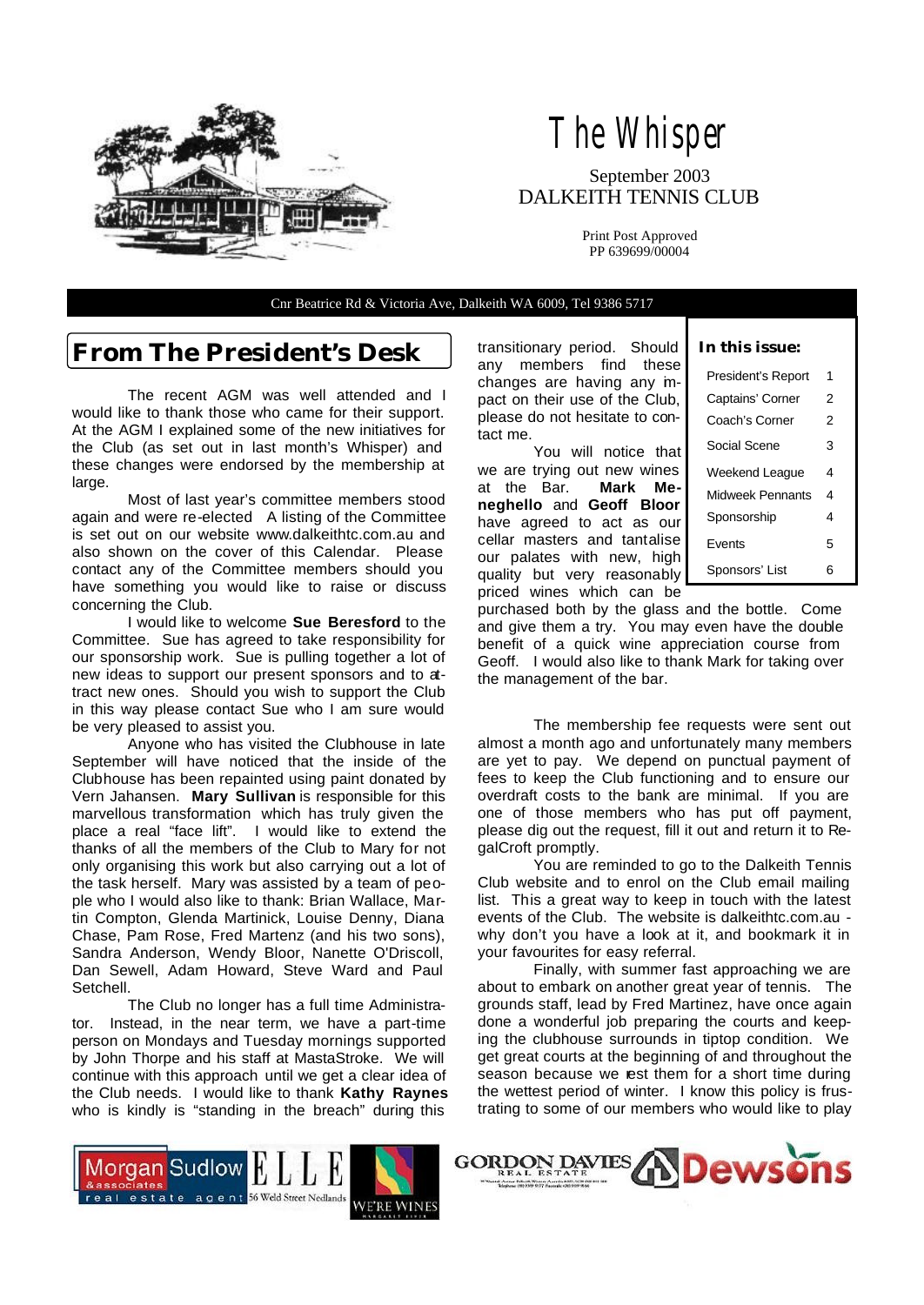### **From The President's Desk (cont)**

on grass courts all year but we have to strike a delicate balance providing grass courts year round and the associated damage that is done during the winter months, damage which is sometimes impossible to repair before spring/summer tennis resumes. Please be assured that I also want to play on grass as long as possible and there is a healthy debate each year with Fred to determine when we should close them.

Thank you for your continued support and I wish everyone a successful 2003/04 season.

Stephen Keenihan PRESIDENT

### **Captain's corner**

 At this moment we are waiting for the grass courts to be opened and the weather to be more like spring weather so the tennis is limited for a while. We are looking forward to:

 Visitor's Day when members can bring along a visitor (at no charge) for the day on Saturday 18<sup>th</sup> October, and

Opening Day on 25<sup>th</sup> October when we hope to have all the courts up and running, club sponsors and patrons as visitors, and a great day of tennis.

We hope to see you on both Visitor's Day and Opening Day.

The usual Saturday tennis is successful because of the help we get from those who do the sets, collect the money or who bring the nibbles. We would like to thank you all for your contributions.

Other activities this year include interclub matches. There will be a list on the sets desk on which you can note your name if these events are in the offing. You are most welcome to sign up. The visit to Mandurah will be on Sunday 19 October starting at 9.30 am so please sign up at the club if you wish to play.

We use several ways to get in touch with our members. The web site www.dalkeithtc.com.au is the best way for those with internet access as this will be updated regularly. We also use the calendar, the Whisper and notices at the club house for all our activities.

Please remember if you bring guests the cost is \$5.00 during the week and \$10.00 at the weekend. If the office is not manned during the week, the Mastastroke office is always open to receive your money. If you have any questions about any aspects of tennis at the Club please ask a member of the committee or anyone in the office. We look forward to your continued enjoyment of the tennis and social activities at the Club.

Steven Ward CAPTAIN Kathy Raynes VICE CAPTAIN.

### **Coach's corner**

### **Tennis Coaching that's definitely more than child's play**

Welcome to a new and exciting summer of tennis!

As many of you will know, over the two years leading up to the start of last season we had been working hard to research and develop an innovative new tennis coaching system that we have called the MastaStroke® Tennis System. I am happy to report that this has been a fantastic success with many more players learning the game quickly and easily while having plenty of fun.

We are now ready for a big summer of tennis! MastaStroke® Tennis System's summer coaching programs begin with the Dalkeith Tennis Club Junior Open Day on Friday October  $17<sup>th</sup>$  from  $4.00 - 6.00$ pm. A sausage sizzle will follow after tennis and all junior members are welcome. Term 4 programs begin the following day  $-$  Saturday October 18<sup>th</sup>, and we urge you to get your registration in early. Interest is already high and because we want all our players to receive the best learning opportunity, we strictly limit enrolments for each program to manageable student numbers.

Our Adult coaching and matchplay programs are conducted throughout term 4 on Monday, Tuesday and Friday morning.

Check out our website for all program details – www.mastastroke.com.au

Don't forget our School Holiday Clinics leading up to Christmas and the Davis Cup final from Melbourne Park November 28<sup>th</sup> - 30<sup>th</sup>.

Looking forward to a super summer of tennis.

John Thorpe MASTASTROKE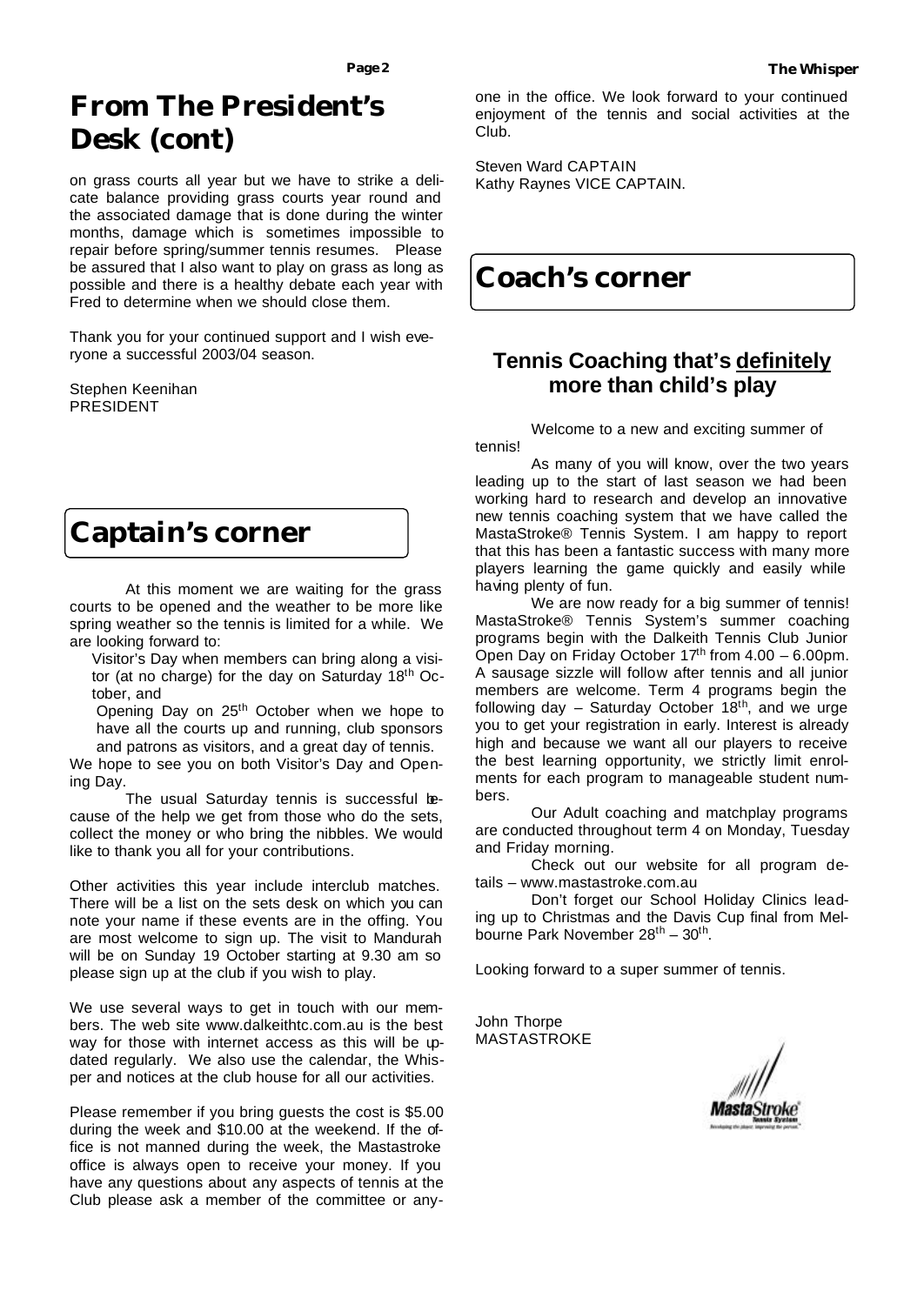### **On the Social Scene**

 This year is set to be even busier than last year in terms of the social events that we have planned. The Social Committee consists of Lyn Crompton, Karen Flanagan, Cecilia Hill and Sandy McCloskey supplemented by a gang of "co-optees".

 On Saturday 20 September we held a very successful Curry Night. Karen Flanagan and Sandy McCloskey and their team provided a wonderful selection of curries, condiments and rice. The food was complemented with some new wines available from the bar, thanks to Mark Meneghello and Geoff Bloor. If the noise level was anything to gauge the success of the night by, it was a real winner.

 The next events on the Calendar are the Visitor's Day and the Opening Day on the 18 and 25 October respectively. We will have a dinner on the evening of the Opening Day, and plan to have it FULLY catered as we did last year. (Just in case you can't read between the lines, this means we limit the need for volunteer labour to wash dishes etc, to allow us all to enjoy the night!) It is always a relaxed evening of great merriment, so please book this in your diaries now!

We are planning:

- The Quiz Night again for next year as a major fundraising event—check the calendar for dates.
- A dinner/dance with a difference—a Cabaret in the Dalkeith Hall (shades of the 60's and 70's!). Negotiations are underway to have a live (as opposed to dead) band and supper provided by the CWA ... not really, but it will be a night to relive our youth, and bring out those ORIGINAL flares and caftans and rock til you drop. So pencil in Saturday March 13 for a retro night.
- An Open Garden day in the first quarter of next year.

I look forward to your support for these events. As usual I am always looking for more people to help with the social side of the Club, and am very pleased that we now have 4 people on the Committee. If you would like to be more involved please see me. It's a great opportunity to meet lots of people and for you to implement your people and organising skills!!

Glenda Martinick SOCIAL CONVENOR



Some of the people who prepared the delicious food for the curry night - Jennifer Bransden, Sandy McCloskey, Karen Flanagan and Cathy Greatrex.



Sandy in action!!



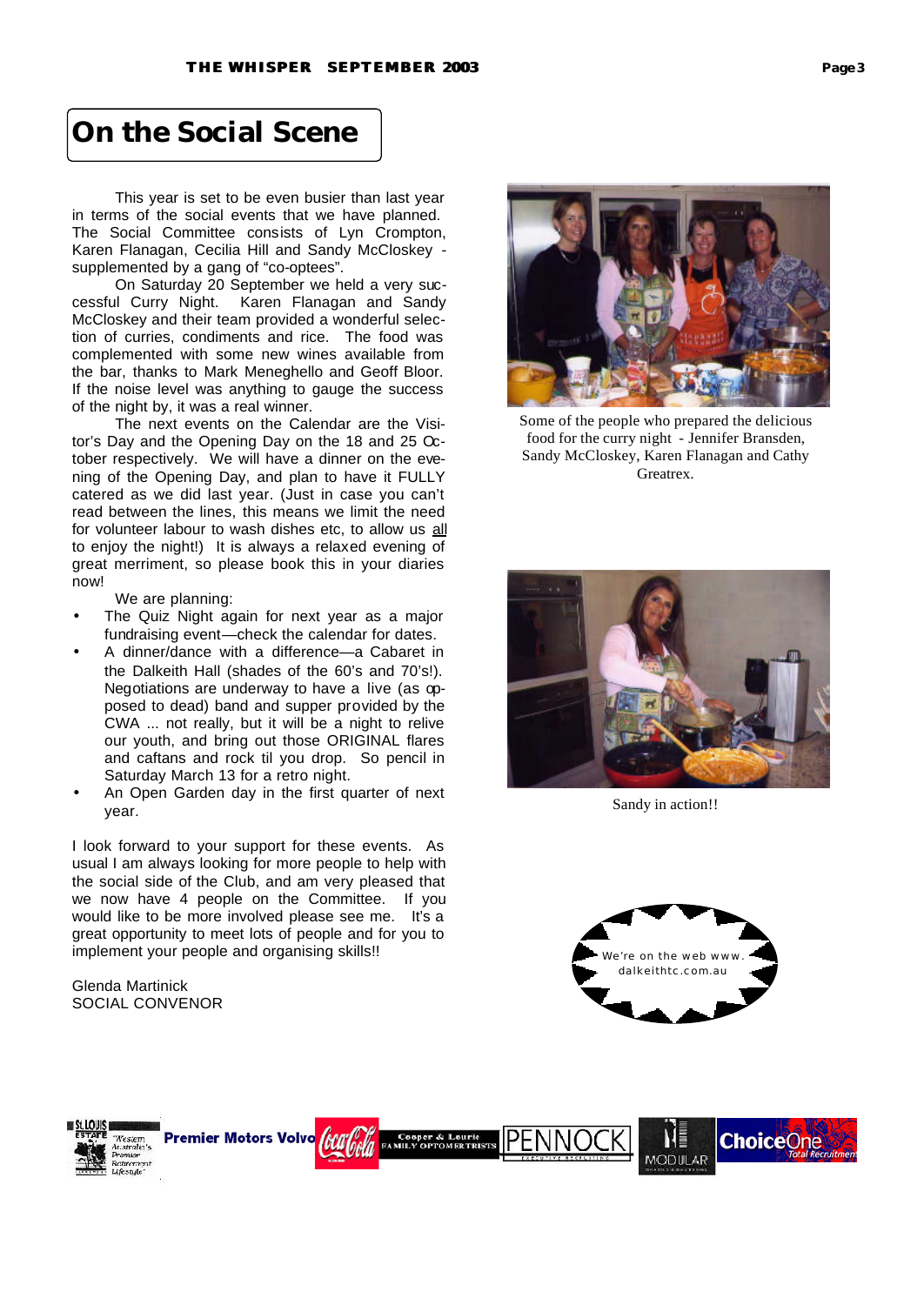## **Weekend Tennis League**

During the winter, 5 teams competed for Dalkeith, making their home base at Burswood. All of these progressed to the finals, with the ladies in Division 3 being victorious again. Congratulations. Thank you to the captains, Adam Howard, Ben O'Driscoll, Geoff Bloor, Alyce Kelly and Courtney Kennedy, who ably led their players over the season.

The club has registered 7 teams for the summer league, and we wish them every success with their matches. Above all, enjoy the competition, visiting other clubs and getting plenty of exercise in the process.

The Men's State League team will be represented by Mark Sewell, Dan Sewell, Adam Howard, David Leahy and Ben Tullett. The Women's team will be made up of Rachel Niwa, Alyce Kelly, Lia Tapper, Shannon Tuckett and Marissa Gianotti. Their fighting spirit and respect for each other makes them exciting teams to watch, and they would appreciate all the support members can give them.

According to Dave Pyett's history, Dalkeith "was elevated to State Grade status" in 1961. Geoff Sansom and Rob Ockerby were some of the early players and Peter Rigg and John Thorpe two of the longest serving. We are pleased to continue to earn a place in the highest league in the State, some 42 year later.

A fixture list will be published on the notice board and we look forward to your encouragement on the courts in the coming weeks.

On the evening of  $17<sup>th</sup>$  October, Mark Sewell and Alyce Kelly will be the Dalkeith team, in the State League Hopman Cup Challenge against the best from Wembley Tennis Club. We will be hosting this display of elite tennis at its best, and tickets are only \$5. This gives you the chance to win door prizes of tickets to the Hopman Cup. The bar will open from 6pm and light food will be on sale. Come and enjoy the beginning of summer on the verandah at the club.

Loretta Hughes **CONVENOR** 

### **Midweek Pennants**

 Winter saw a very successful season with six of the seven Ladies teams and, for the first time, one of the Mens Teams making the semi finals. Division Two and Eight were successful in making the finals and Division Eight won the final against all odds.

 Well done to the Division Two Team of Meredith Wilkinson, Lynne Leonhardt, Dinah Terry, Sue Thomas, Deanne Wilson and Nannette O'Driscoll. Congratulations to the Division Eight Team of Karen Flanagan, Fern Chua, Nannette Smith, Ann Palmer

and Jo McQuiston for winning the pennant.

 All pennant players are to be congratulated on a enjoyable and successful season.

 Summer Pennants is almost upon us commencing on 29 & 30th of October. We again have seven Midweek Ladies Teams, Three Midweek Ladies Night Teams and Two Midweek Night mens teams.

 Players will notice that there has been yet another change to the ITN rating numbers. All players' ITN ratings have been decreased by 1.5 to align them with those in the Eastern States. There are a few anomalies in the ITN ratings caused by wrongly rated players from other teams, points earned through forfeits of injured players as well as a different formula being used for midweek compared to weekend competition. Tennis West is aware of these and hopefully they will rectify these problems to produce a more accurate ITN.

 I would like to thank Kathy Raynes and Steve Ward and all the Team representatives who helped compile the teams. I'd also like to thank Cathy Wiese for helping me to fill out the onerous Tennis West forms, and Sandy McCloskey and Fern Chua for typing the list.

Good luck for the coming season.

Julie Lourie MIDWEEK LADIES AND MENS CO-ORDINATOR

### **Sponsorship**

Club Sponsorship is very important to the Club and we appreciate the contributions of our sponsors who help us to improve our financial position – and thus plan for the future! As reported in earlier Whispers, we are hoping in the short-term to develop the playing area on courts 15-18 so that we can depend on the availability of 4 courts rather than the usual 3.

We are therefore seeking companies, businesses and individuals who would like to develop sponsorship or advertising partnerships with us. In return, we will give you some special opportunities to ensure that your product or services are promoted to our membership in accordance with your wishes.

We are offering five levels of sponsorship: **Platinum** - one only. **Gold** – limited to 6. **Silver Court** and

**Friends of Dalkeith Tennis Club**.

Visit our website and see what marketing opportunities and other benefits we offer in each of these categories. We are also happy to discuss customised packages to ensure the right 'fit' for you.

> Please contact Sue Beresford for more details on: 9386 3897 or sue.beresford@westnet.com.au .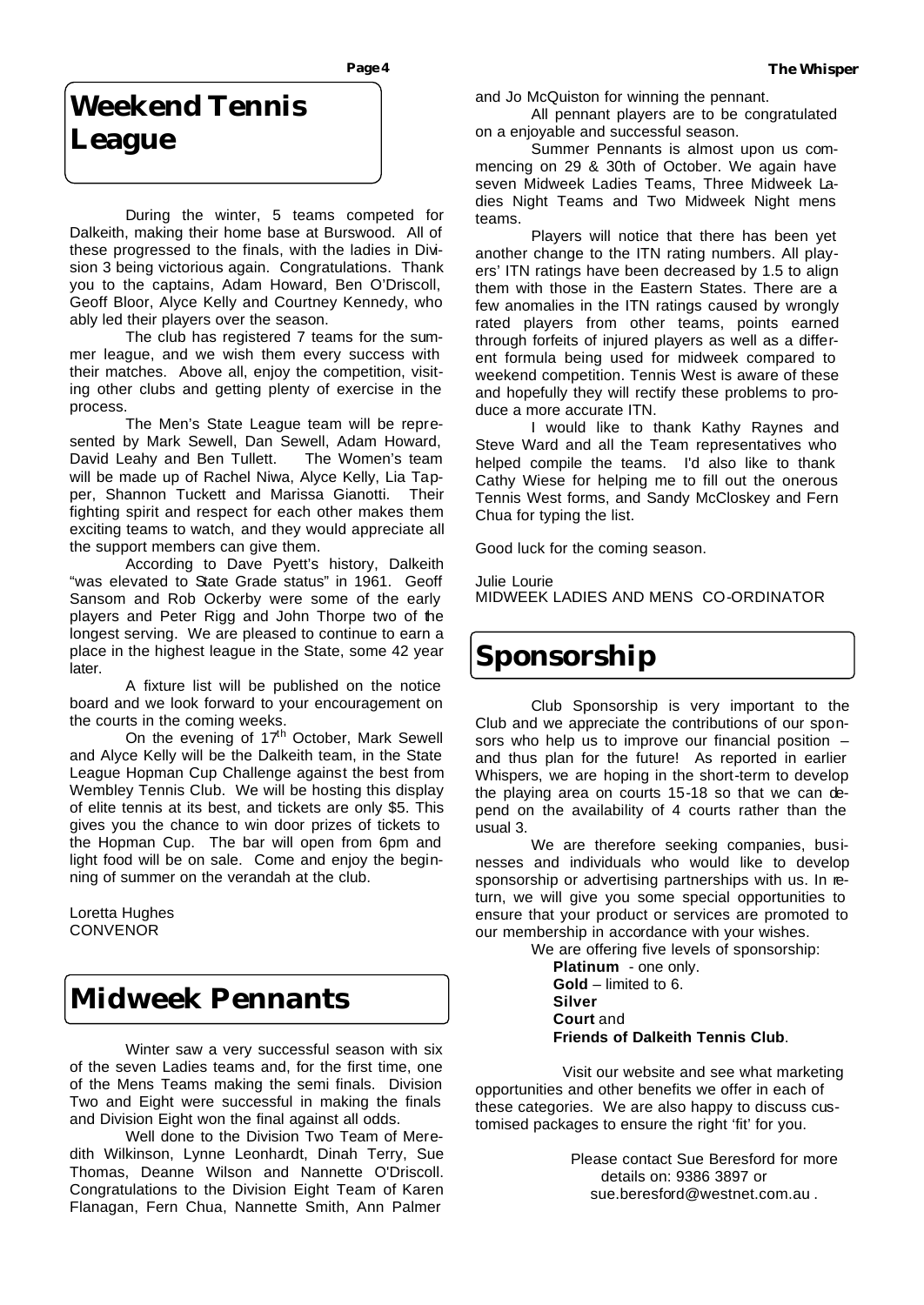## **Events for your Diary**

| FRIDAY-17<br>October                                | Junior Open Day from 4.00 -<br>6.00pm. A sausage sizzle will follow<br>after tennis and all junior members<br>are welcome.                                                                                                                |
|-----------------------------------------------------|-------------------------------------------------------------------------------------------------------------------------------------------------------------------------------------------------------------------------------------------|
| FRIDAY-17<br>October                                | <b>State League Hopman Cup Chal-</b><br>lenge-Dalkeith versus Wembley.<br>DTC will be represented by Mark<br>Sewell and Alyce Kelly against the<br>best from Wembley Tennis Club.<br>From 6pm-under lights. Come and<br>support our team! |
| SATURDAY -<br>18 October                            | Visitor's Day-bring a friend                                                                                                                                                                                                              |
| SATURDAY-<br>25 October                             | Opening Day-play and stay for the<br>Opening, and dinner after.                                                                                                                                                                           |
| WEDNESDAY<br>AND THURS-<br>DAY-29 and<br>30 October | Start of Summer pennants.                                                                                                                                                                                                                 |
| 28-30 No-<br>vember                                 | <b>Davis Cup</b>                                                                                                                                                                                                                          |
| FRIDAY -<br>7 November                              | Twilght tennis starts-at the bowl-<br>ing club courts after 5pm.                                                                                                                                                                          |
| <b>FRIDAY -</b><br>5 December                       | Cottesloe Inter-club-at home.                                                                                                                                                                                                             |



## **Club Sponsors**

Thank you to those sponsors who have supported us over the last season - we value your contributions and look forward to continuing our relationship with you this season.

Over the page you will see a list of Club Sponsors. Please use their goods or services when you have the chance to do so.

We would particularly like to welcome the new sponsors who have confirmed their support to the Tennis Club for the 2003/2004 season: Recruitment Partners headed up by our favourite Quiz Master - Geoff Mitchell-Burden, We're Wines - tastings will be available at the Tennis Club soon - and Monart Studio & Gallery - an Art Gallery with a difference - drop by and see their latest Exhibition or sign up for an art class or a lecture.

### TO ALL OUR SPONSORS!

We want to improve your listing in this Directory. Please email Sue Beresford at

sue.beresford@westnet.com.au with any changes to your listings, your website/email address if you wish to have these featured, PLUS a small description of no more than 30 words.

Thanks!!

Sue Beresford SPONSORSHIP

> Visitor's fees are \$5 per person weekdays and \$10 on weekends for a maximum of 3 visits per year. Please leave payment with the Club Administrator or the Club Coach.

### **Healthy Club Tip:**

Warm up to reduce the risk of tearing or straining muscles by increasing their suppleness. How? Raise a light sweat by jogging for 2-3 minutes before stretching.